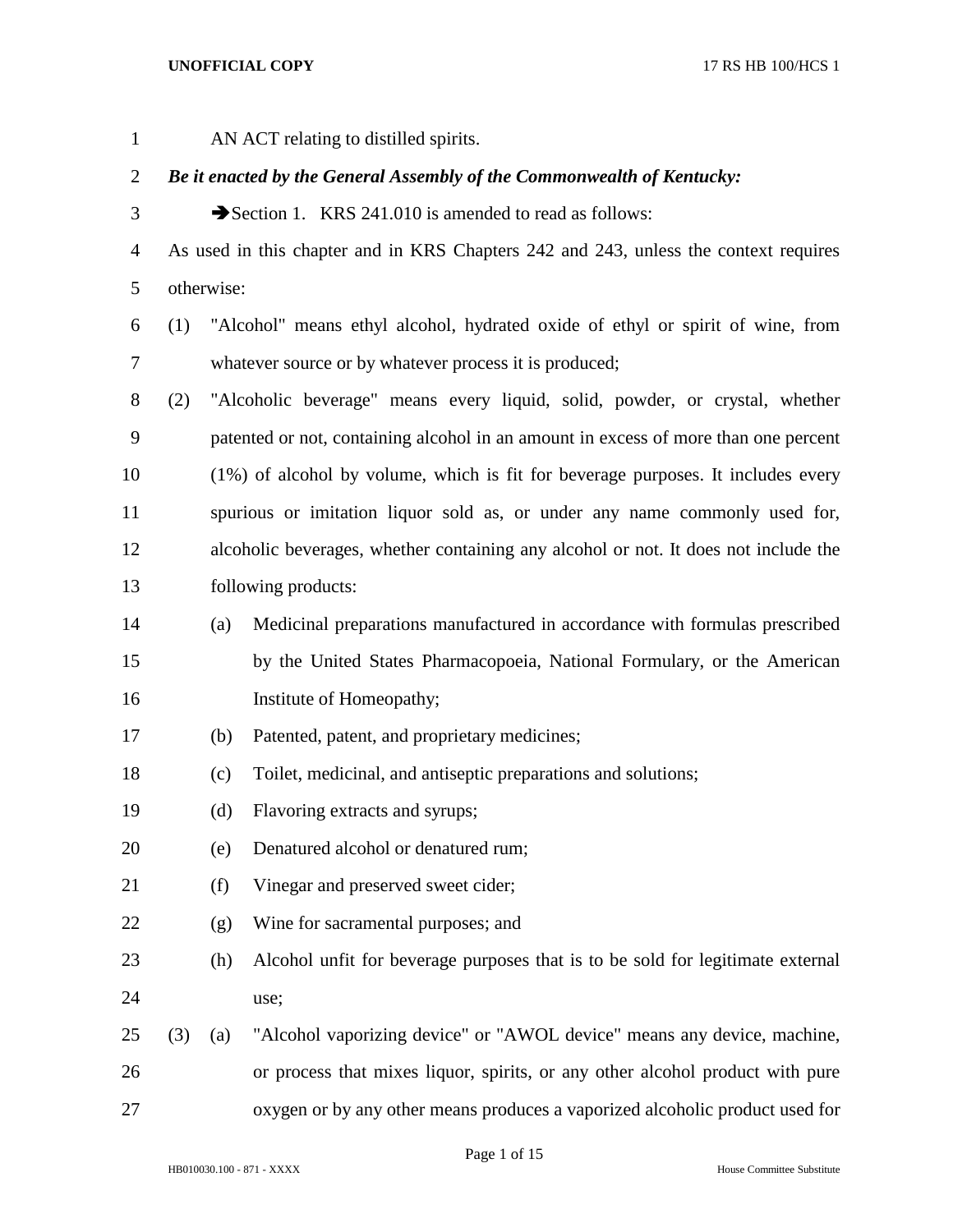| $\mathbf{1}$   |     |                                                                                    | human consumption;                                                                    |  |
|----------------|-----|------------------------------------------------------------------------------------|---------------------------------------------------------------------------------------|--|
| $\overline{2}$ |     | (b)                                                                                | "Alcohol vaporizing device" or "AWOL device" does not include an inhaler,             |  |
| 3              |     |                                                                                    | nebulizer, atomizer, or other device that is designed and intended by the             |  |
| 4              |     |                                                                                    | manufacturer to dispense a prescribed or over-the-counter medication or a             |  |
| 5              |     |                                                                                    | device installed and used by a licensee under this chapter to demonstrate the         |  |
| 6              |     |                                                                                    | aroma of an alcoholic beverage;                                                       |  |
| 7              | (4) |                                                                                    | "Automobile race track" means a facility primarily used for vehicle racing that has a |  |
| 8              |     |                                                                                    | seating capacity of at least thirty thousand (30,000) people;                         |  |
| 9              | (5) |                                                                                    | "Bed and breakfast" means a one (1) family dwelling unit that:                        |  |
| 10             |     | (a)                                                                                | Has guest rooms or suites used, rented, or hired out for occupancy or that are        |  |
| 11             |     |                                                                                    | occupied for sleeping purposes by persons not members of the single-family            |  |
| 12             |     |                                                                                    | unit;                                                                                 |  |
| 13             |     | (b)                                                                                | Holds a permit under KRS Chapter 219; and                                             |  |
| 14             |     | (c)                                                                                | Has an innkeeper who resides on the premises or property adjacent to the              |  |
| 15             |     |                                                                                    | premises during periods of occupancy;                                                 |  |
| 16             | (6) |                                                                                    | "Board" means the State Alcoholic Beverage Control Board created by KRS               |  |
| 17             |     |                                                                                    | 241.030;                                                                              |  |
| 18             | (7) | "Bottle" means any container which is used for holding alcoholic beverages for the |                                                                                       |  |
| 19             |     |                                                                                    | use and sale of alcoholic beverages at retail;                                        |  |
| 20             | (8) |                                                                                    | "Brewer" means any person who manufactures malt beverages or owns, occupies,          |  |
| 21             |     |                                                                                    | carries on, works, or conducts any brewery, either alone or through an agent;         |  |
| 22             | (9) |                                                                                    | "Brewery" means any place or premises where malt beverages are manufactured for       |  |
| 23             |     |                                                                                    | sale, and includes all offices, granaries, mash rooms, cooling rooms, vaults, yards,  |  |
| 24             |     |                                                                                    | and storerooms connected with the premises; or where any part of the process of the   |  |
| 25             |     |                                                                                    | manufacture of malt beverages is carried on; or where any apparatus connected with    |  |
| 26             |     |                                                                                    | manufacture is kept or used; or where any of the products of brewing or               |  |
| 27             |     |                                                                                    | fermentation are stored or kept;                                                      |  |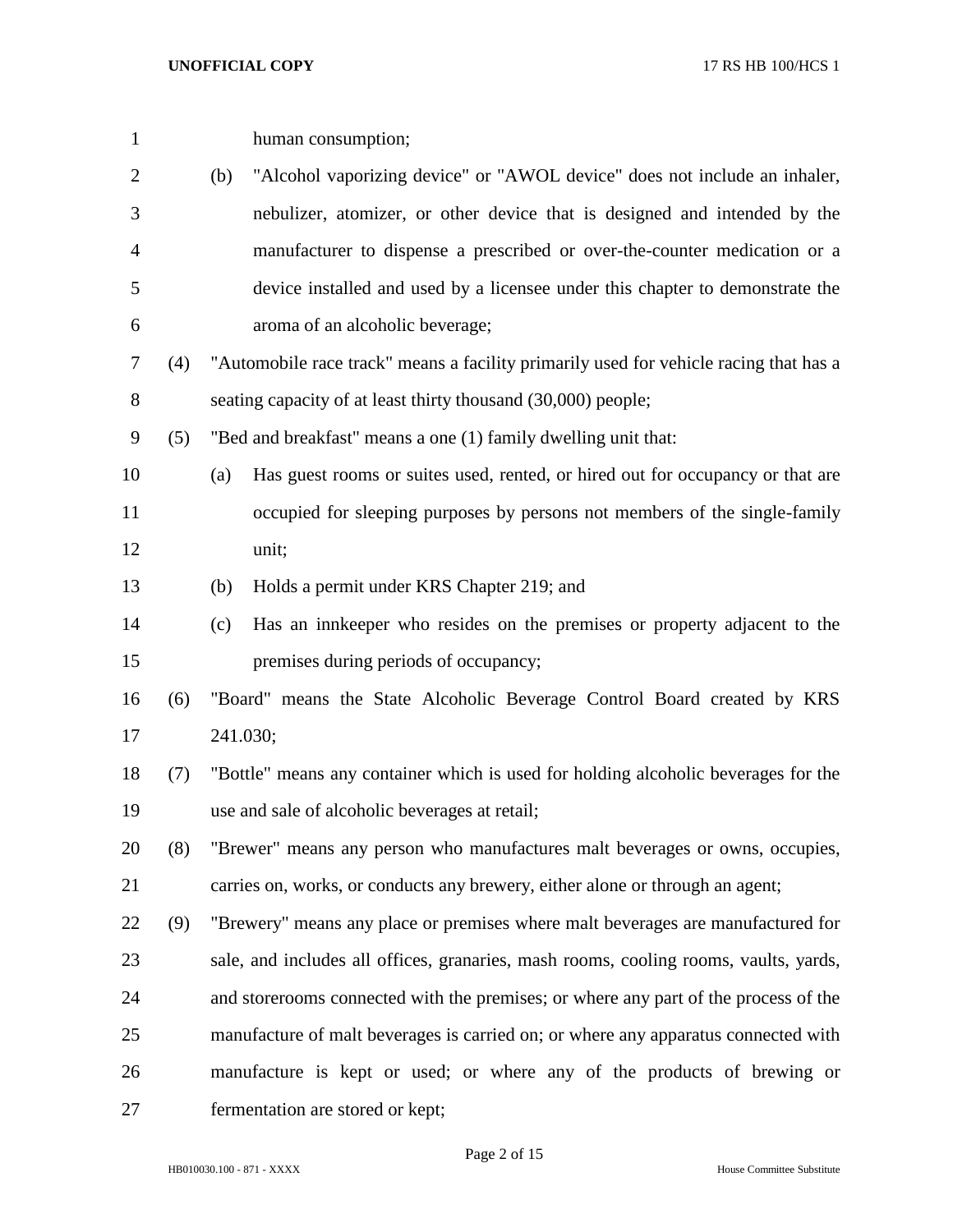(10) "Building containing licensed premises" means the licensed premises themselves and includes the land, tract of land, or parking lot in which the premises are contained, and any part of any building connected by direct access or by an entrance which is under the ownership or control of the licensee by lease holdings or ownership;

 (11) "Caterer" means a corporation, partnership, or individual that operates the business of a food service professional by preparing food in a licensed and inspected commissary, transporting the food and alcoholic beverages to the caterer's designated and inspected banquet hall or to a location selected by the customer, and serving the food and alcoholic beverages to the customer's guests;

 (12) "Charitable organization" means a nonprofit entity recognized as exempt from federal taxation under section 501(c) of the Internal Revenue Code (26 U.S.C. sec. 501(c)) or any organization having been established and continuously operating within the Commonwealth of Kentucky for charitable purposes for three (3) years and which expends at least sixty percent (60%) of its gross revenue exclusively for religious, educational, literary, civic, fraternal, or patriotic purposes;

 (13) "Cider" means any fermented fruit-based beverage containing seven percent (7%) or more alcohol by volume and includes hard cider and perry cider;

(14) "City administrator" means city alcoholic beverage control administrator;

 (15) "Commercial airport" means an airport through which more than five hundred 21 thousand (500,000) passengers arrive or depart annually;

 (16) "Commercial quadricycle" means a vehicle equipped with a minimum of ten (10) pairs of fully operative pedals for propulsion by means of human muscular power exclusively and which:

- (a) Has four (4) wheels;
- (b) Is operated in a manner similar to that of a bicycle;
- (c) Is equipped with a minimum of thirteen (13) seats for passengers;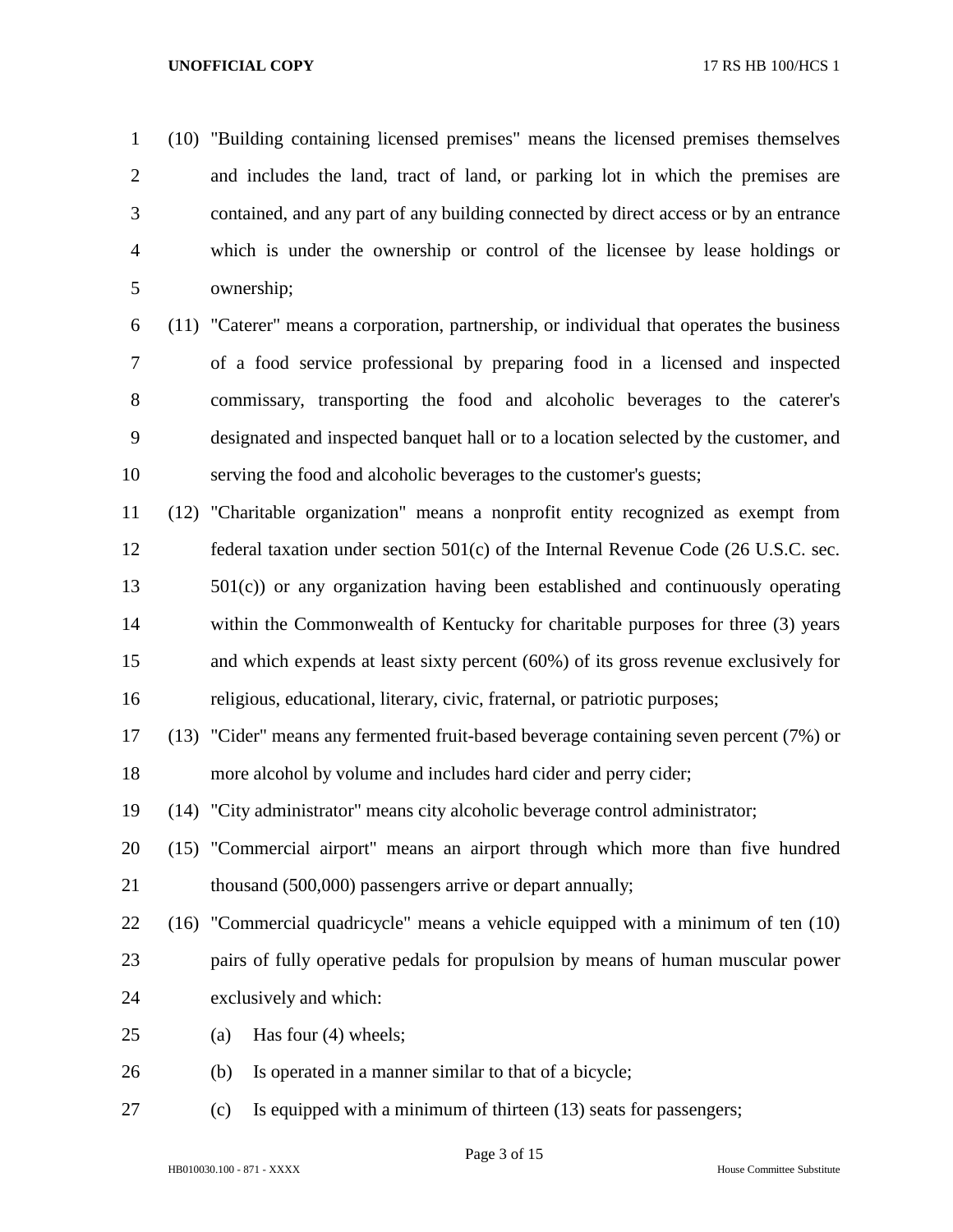| $\mathbf{1}$   | (d)      | Has a unibody design;                                                                     |
|----------------|----------|-------------------------------------------------------------------------------------------|
| $\overline{2}$ | (e)      | Is equipped with a minimum of four (4) hydraulically operated brakes;                     |
| 3              | (f)      | Is used for commercial tour purposes; and                                                 |
| $\overline{4}$ | (g)      | Is operated by the vehicle owner or an employee of the owner;                             |
| 5              |          | (17) "Commissioner" means the commissioner of the Department of Alcoholic Beverage        |
| 6              | Control; |                                                                                           |
| 7              |          | (18) "Convention center" means any facility which, in its usual and customary business,   |
| 8              |          | provides seating for a minimum of one thousand $(1,000)$ people and offers                |
| 9              |          | convention facilities and related services for seminars, training and educational         |
| 10             |          | purposes, trade association meetings, conventions, or civic and community events          |
| 11             |          | or for plays, theatrical productions, or cultural exhibitions;                            |
| 12             |          | (19) "Convicted" and "conviction" means a finding of guilt resulting from a plea of       |
| 13             |          | guilty, the decision of a court, or the finding of a jury, irrespective of a              |
| 14             |          | pronouncement of judgment or the suspension of the judgment;                              |
| 15             |          | (20) "County administrator" means county alcoholic beverage control administrator;        |
| 16             |          | (21) "Department" means the Department of Alcoholic Beverage Control;                     |
| 17             |          | (22) "Dining car" means a railroad passenger car that serves meals to consumers on any    |
| 18             |          | railroad or Pullman car company;                                                          |
| 19             |          | (23) "Discount in the usual course of business" means price reductions, rebates, refunds, |
| 20             |          | and discounts given by wholesalers to distilled spirits and wine retailers pursuant to    |
| 21             |          | an agreement made at the time of the sale of the merchandise involved and are             |
| 22             |          | considered a part of the sales transaction, constituting reductions in price pursuant     |
| 23             |          | to the terms of the sale, irrespective of whether the quantity discount was:              |
| 24             | (a)      | Prorated and allowed on each delivery;                                                    |
| 25             | (b)      | Given in a lump sum after the entire quantity of merchandise purchased had                |
| 26             |          | been delivered; or                                                                        |
| 27             | (c)      | Based on dollar volume or on the quantity of merchandise purchased;                       |

Page 4 of 15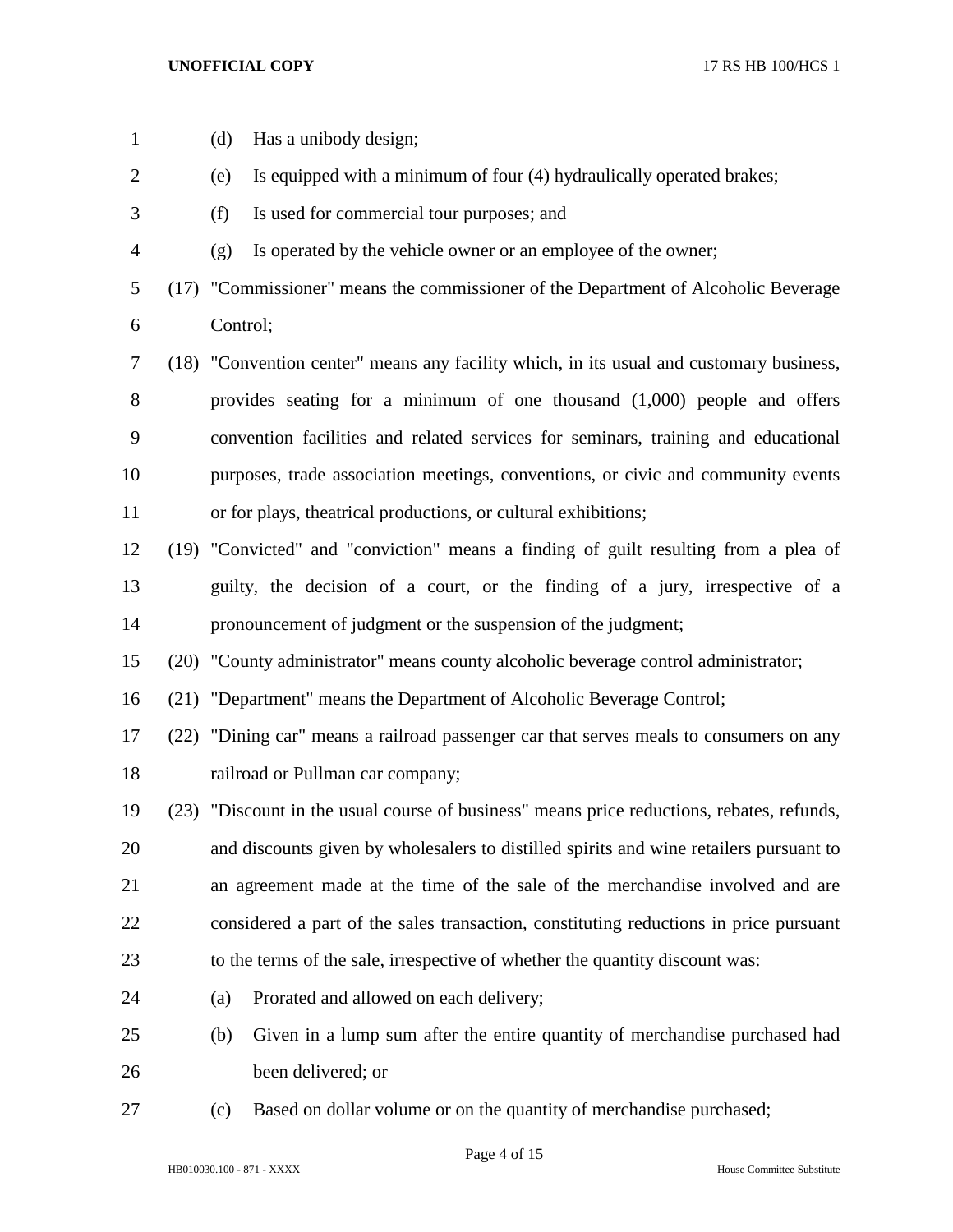| $\mathbf{1}$   |      | (24) "Distilled spirits" or "spirits" means any product capable of being consumed by a     |
|----------------|------|--------------------------------------------------------------------------------------------|
| $\overline{2}$ |      | human being which contains alcohol in excess of the amount permitted by KRS                |
| 3              |      | Chapter 242 obtained by distilling, mixed with water or other substances in                |
| $\overline{4}$ |      | solution, except wine, hard cider, and malt beverages;                                     |
| 5              |      | (25) "Distiller" means any person who is engaged in the business of manufacturing          |
| 6              |      | distilled spirits at any distillery in the state and is registered in the Office of the    |
| $\tau$         |      | Collector of Internal Revenue for the United States at Louisville, Kentucky;               |
| 8              |      | (26) "Distillery" means any place or premises where distilled spirits are manufactured for |
| 9              |      | sale, and which are registered in the office of any collector of internal revenue for      |
| 10             |      | the United States. It includes any United States government bonded warehouse;              |
| 11             |      | (27) "Distributor" means any person who distributes malt beverages for the purpose of      |
| 12             |      | being sold at retail;                                                                      |
| 13             |      | (28) "Dry" means a territory in which a majority of the electorate voted to prohibit all   |
| 14             |      | forms of retail alcohol sales through a local option election held under KRS Chapter       |
| 15             |      | 242;                                                                                       |
| 16             |      | (29) "Election" means:                                                                     |
| 17             |      | An election held for the purpose of taking the sense of the people as to the<br>(a)        |
| 18             |      | application or discontinuance of alcoholic beverage sales under KRS Chapter                |
| 19             |      | $242;$ or                                                                                  |
| 20             |      | Any other election not pertaining to alcohol;<br>(b)                                       |
| 21             |      | (30) "Field representative" means any employee or agent of the department who is           |
| 22             |      | regularly employed and whose primary function is to travel from place to place for         |
| 23             |      | the purpose of visiting taxpayers, and any employee or agent of the department who         |
| 24             |      | is assigned, temporarily or permanently, by the commissioner to duty outside the           |
| 25             |      | main office of the department at Frankfort, in connection with the administration of       |
| 26             |      | alcoholic beverage statutes;                                                               |
| 27             | (31) | "Horse racetrack" means a facility licensed to conduct a horse race meeting under          |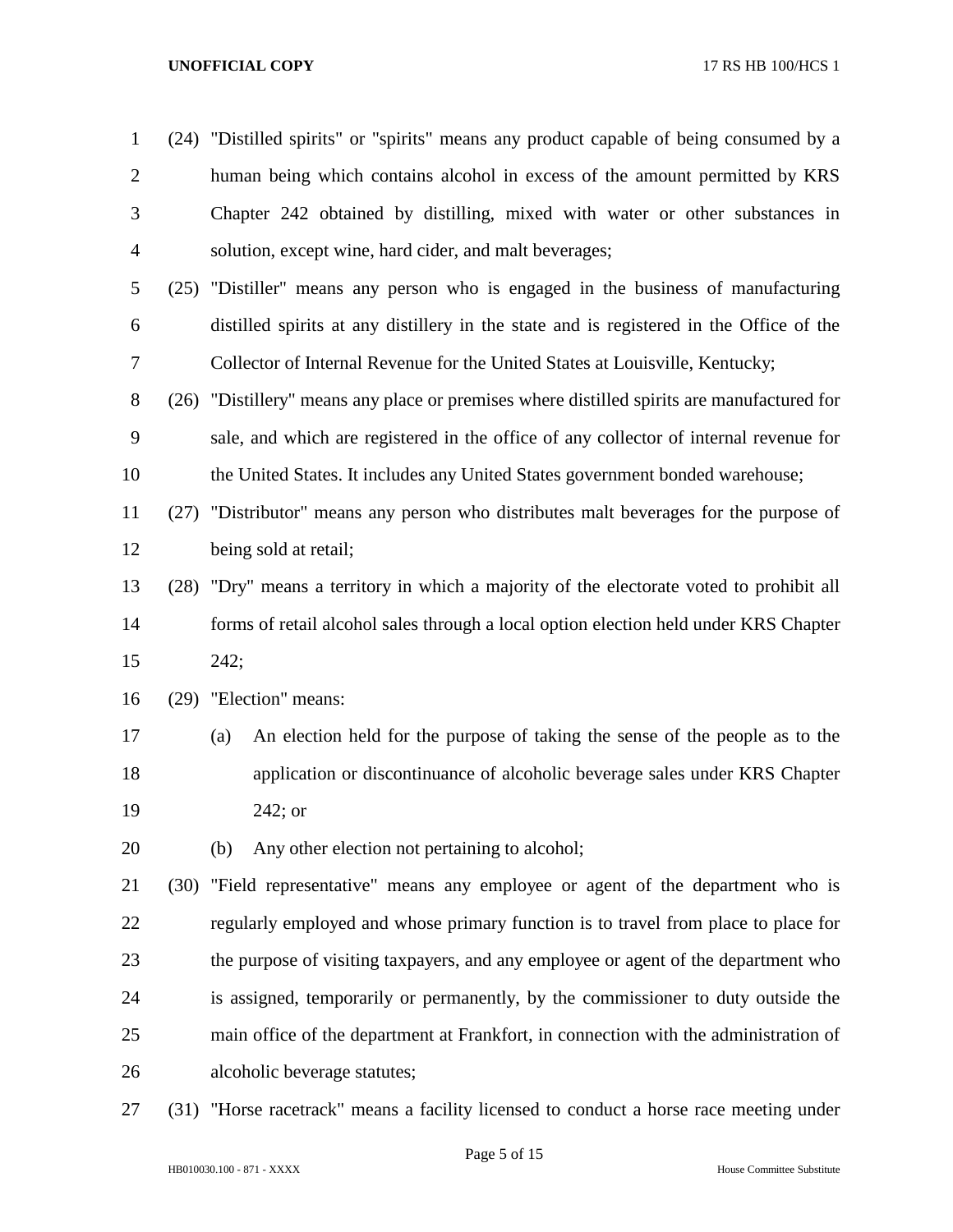| $\mathbf{1}$   |      |     | KRS Chapter 230;                                                                       |
|----------------|------|-----|----------------------------------------------------------------------------------------|
| $\overline{2}$ |      |     | (32) "Hotel" means a hotel, motel, or inn for accommodation of the traveling public,   |
| 3              |      |     | designed primarily to serve transient patrons;                                         |
| 4              |      |     | (33) "License" means any license issued pursuant to KRS Chapters 241 to 244;           |
| 5              |      |     | (34) "Licensee" means any person to whom a license has been issued, pursuant to KRS    |
| 6              |      |     | Chapters 241 to 244;                                                                   |
| 7              |      |     | (35) "Limited restaurant" means:                                                       |
| 8              |      | (a) | A facility where the usual and customary business is the serving of meals to           |
| 9              |      |     | consumers, which has a bona fide kitchen facility, which receives at least             |
| 10             |      |     | seventy percent (70%) of its gross receipts from the sale of food, which               |
| 11             |      |     | maintains a minimum seating capacity of one hundred (100) persons for                  |
| 12             |      |     | dining, and which is located in a wet or moist territory under KRS                     |
| 13             |      |     | $242.1244(2)$ ; or                                                                     |
| 14             |      | (b) | A facility where the usual and customary business is the serving of meals to           |
| 15             |      |     | consumers, which has a bona fide kitchen facility, which receives at least             |
| 16             |      |     | seventy percent (70%) of its gross receipts from the sale of food, which               |
| 17             |      |     | maintains a minimum seating capacity of fifty (50) persons for dining, which           |
| 18             |      |     | has no open bar, which requires that alcoholic beverages be sold in                    |
| 19             |      |     | conjunction with the sale of a meal, and which is located in a wet or moist            |
| 20             |      |     | territory under KRS 242.1244;                                                          |
| 21             |      |     | (36) "Malt beverage" means any fermented undistilled alcoholic beverage of any name or |
| 22             |      |     | description, manufactured from malt wholly or in part, or from any substitute for      |
| 23             |      |     | malt, and includes weak cider;                                                         |
| 24             | (37) |     | "Manufacture" means distill, rectify, brew, bottle, and operate a winery;              |
| 25             | (38) |     | "Manufacturer" means a winery, distiller, rectifier, or brewer, and any other person   |
| 26             |      |     | engaged in the production or bottling of alcoholic beverages;                          |
| 27             |      |     | (39) "Minor" means any person who is not twenty-one (21) years of age or older;        |
|                |      |     | Diag 6 of 15                                                                           |

Page 6 of 15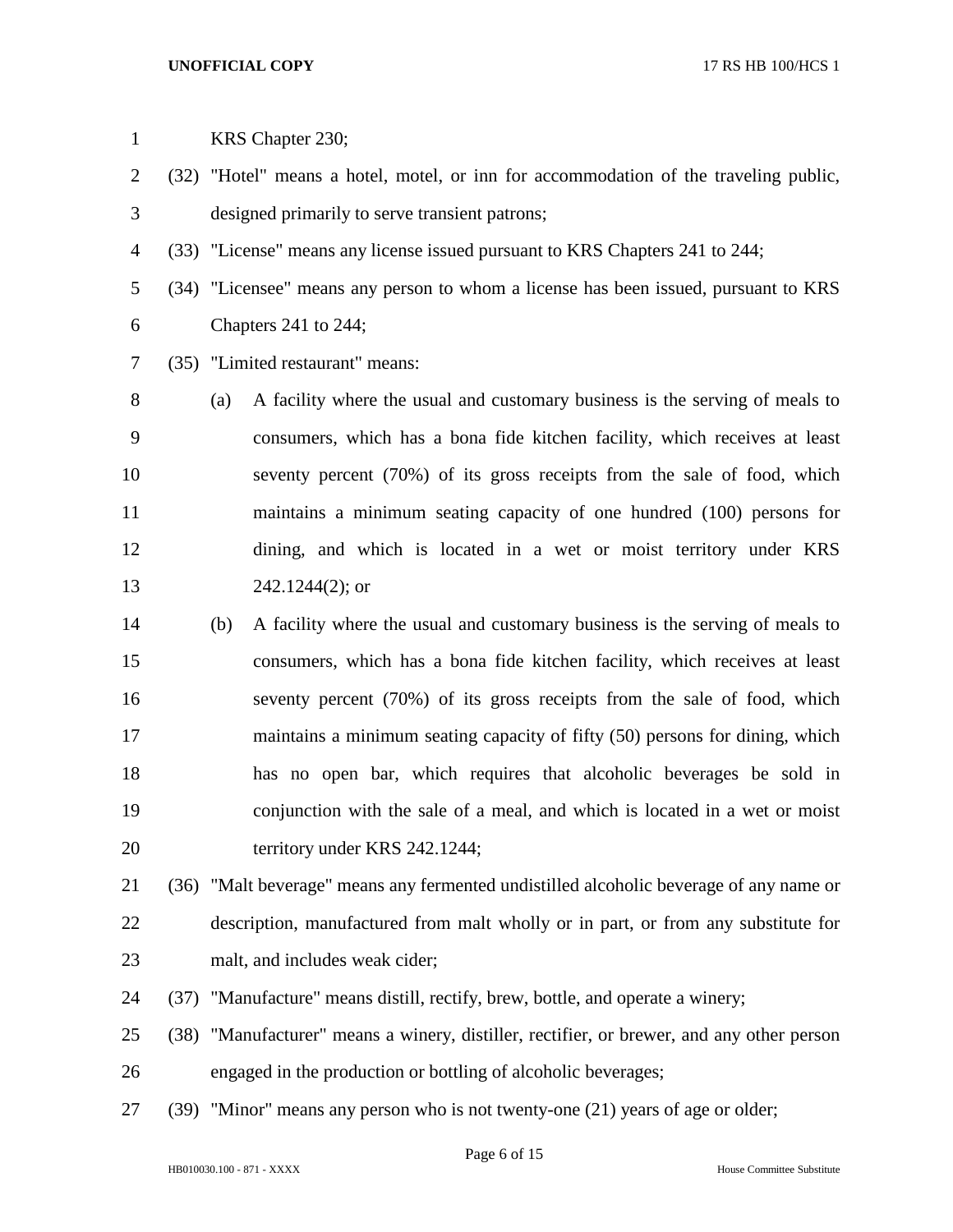(40) "Moist" means a territory in which a majority of the electorate voted to permit limited alcohol sales by any one (1) or a combination of special limited local option elections authorized by KRS 242.022, 242.123, 242.1238, 242.124, 242.1242, 242.1243, 242.1244, or 242.1292;

 (41) "Premises" means the land and building in and upon which any business regulated by alcoholic beverage statutes is operated or carried on. "Premises" shall not include as a single unit two (2) or more separate businesses of one (1) owner on the same lot or tract of land, in the same or in different buildings if physical and permanent separation of the premises is maintained, excluding employee access by keyed entry and emergency exits equipped with crash bars, and each has a separate public entrance accessible directly from the sidewalk or parking lot. Any licensee holding an alcoholic beverage license on July 15, 1998, shall not, by reason of this subsection, be ineligible to continue to hold his or her license or obtain a renewal, of the license;

# (42) "Private club" means a nonprofit social, fraternal, military, or political organization, club, or entity maintaining or operating a club room, club rooms, or premises from which the general public is excluded;

 (43) "Public nuisance" means a condition that endangers safety or health, is offensive to the senses, or obstructs the free use of property so as to interfere with the comfortable enjoyment of life or property by a community or neighborhood or by any considerable number of persons;

 (44) "Qualified historic site" means a contributing property with dining facilities for at least fifty (50) persons at tables, booths, or bars where food may be served within a commercial district listed in the National Register of Historic Places, or a site that is listed as a National Historic Landmark or in the National Register of Historic Places with dining facilities for at least fifty (50) persons at tables, booths, or bars where food may be served. Notwithstanding the provisions of this subsection: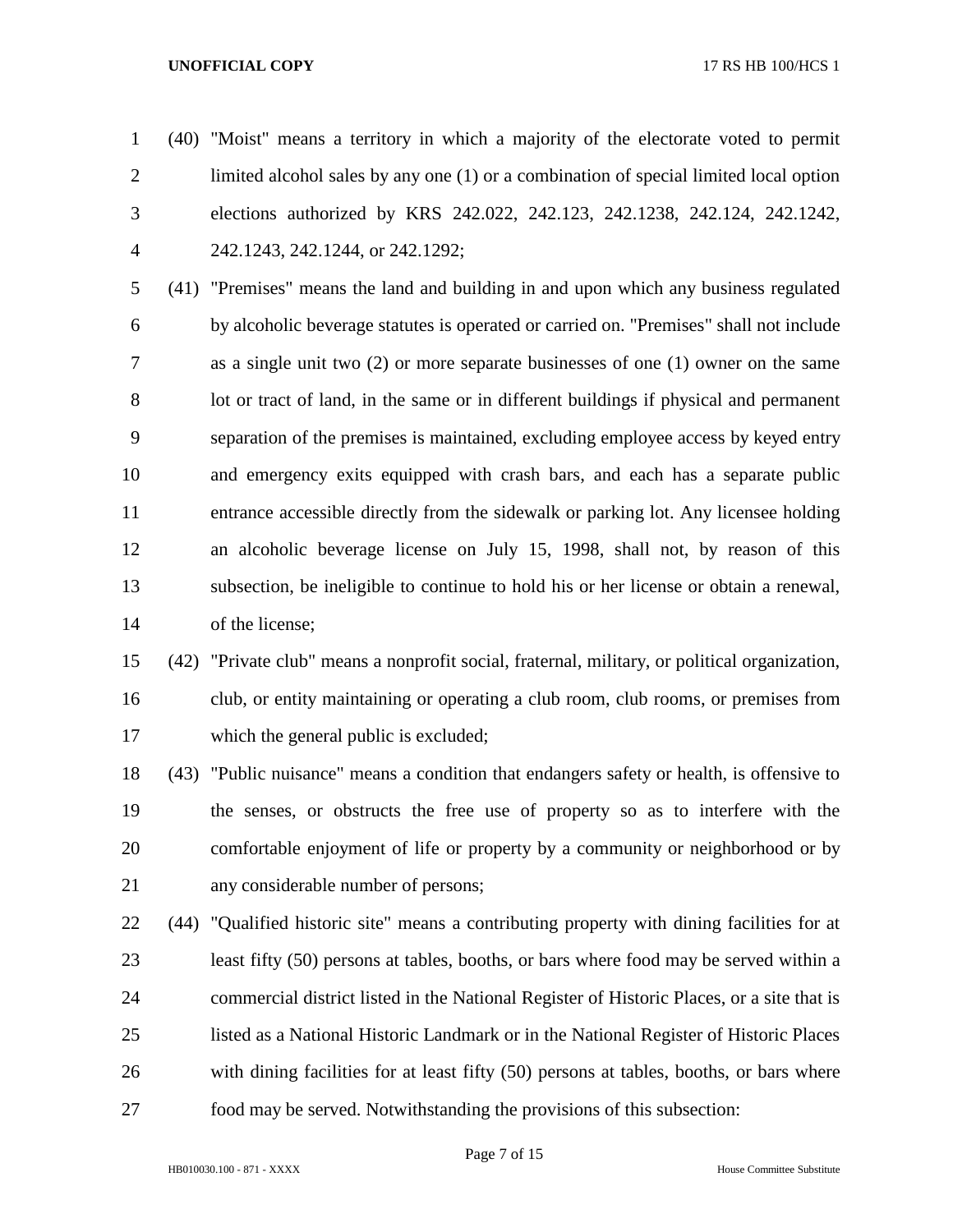conducts souvenir retail package sales under KRS 243.0305; and (b) A not-for-profit or nonprofit facility listed on the National Register of Historic Places; shall be deemed a "qualified historic site" under this section; (45) "Rectifier" means any person who rectifies, purifies, or refines distilled spirits or wine by any process other than as provided for on distillery premises, and every person who, without rectifying, purifying, or refining distilled spirits by mixing alcoholic beverages with any materials, manufactures any imitations of or compounds liquors for sale under the name of whiskey, brandy, gin, rum, wine, spirits, cordials, bitters, or any other name; (46) "Repackaging" means the placing of alcoholic beverages in any retail container irrespective of the material from which the container is made; (47) "Restaurant" means a facility where the usual and customary business is the serving of meals to consumers, that has a bona fide kitchen facility, and that receives at least 16 fifty percent (50%) of its food and beverage receipts from the sale of food; (48) "Retail container" means any bottle, can, barrel, or other container which, without a separable intermediate container, holds alcoholic beverages and is suitable and destined for sale to a retail outlet, whether it is suitable for delivery to the consumer or not; (49) "Retail outlet" means retailer, hotel, motel, restaurant, railroad dining car, club, and any facility where alcoholic beverages are sold directly to the consumers; (50) "Retail sale" means any sale where delivery is made in Kentucky to any consumers; (51) "Retailer" means any person who sells at retail any alcoholic beverage for the sale of which a license is required; (52) "Riverboat" means any boat or vessel with a regular place of mooring in this state 27 that is licensed by the United States Coast Guard to carry one hundred (100) or

(a) A distillery which is listed as a National Historic Landmark and which

HB010030.100 - 871 - XXXX House Committee Substitute

Page 8 of 15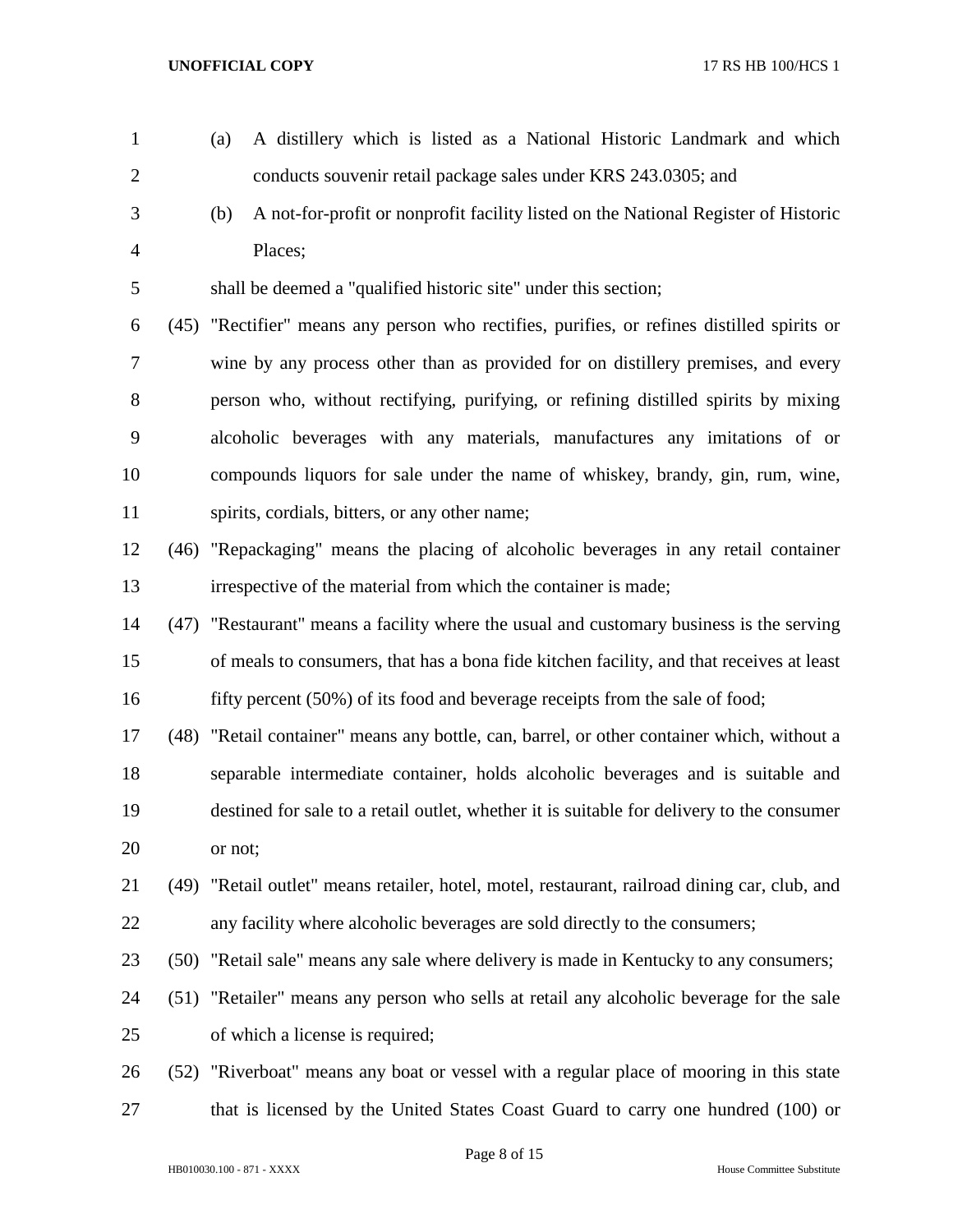| $\mathbf{1}$   |      |     | more passengers for hire on navigable waters in or adjacent to this state;                    |
|----------------|------|-----|-----------------------------------------------------------------------------------------------|
| $\overline{c}$ |      |     | (53) "Sale" means any transfer, exchange, or barter for consideration, and includes all       |
| 3              |      |     | sales made by any person, whether principal, proprietor, agent, servant, or                   |
| 4              |      |     | employee, of any alcoholic beverage;                                                          |
| 5              |      |     | (54) "Service bar" means a bar, counter, shelving, or similar structure used for storing or   |
| 6              |      |     | stocking supplies of alcoholic beverages that is a workstation where employees                |
| 7              |      |     | prepare alcoholic beverage drinks to be delivered to customers away from the                  |
| 8              |      |     | service bar. A service bar shall be located in an area where the general public,              |
| 9              |      |     | guests, or patrons are prohibited;                                                            |
| 10             |      |     | (55) "Sell" includes solicit or receive an order for, keep or expose for sale, keep with      |
| 11             |      |     | intent to sell, and the delivery of any alcoholic beverage;                                   |
| 12             |      |     | (56) "Small farm winery" means a winery producing wines, in an amount not to exceed           |
| 13             |      |     | one hundred thousand (100,000) gallons in a calendar year;                                    |
| 14             |      |     | (57) "Souvenir package" means a special package of distilled spirits available from a         |
| 15             |      |     | licensed retailer that is:                                                                    |
| 16             |      | (a) | Available for retail sale at a licensed Kentucky distillery where the distilled               |
| 17             |      |     | spirits were produced or bottled; or                                                          |
| 18             |      | (b) | Available for retail sale at a licensed Kentucky distillery but produced or                   |
| 19             |      |     | bottled at another of that distiller's licensed distilleries in Kentucky;                     |
| 20             |      |     | (58) "State director" means the director of the Division of Distilled Spirits or the director |
| 21             |      |     | of the Division of Malt Beverages, or both, as the context requires;                          |
| 22             |      |     | (59) "State park" means a state park that has a:                                              |
| 23             |      | (a) | Nine $(9)$ or eighteen $(18)$ hole golf course; or                                            |
| 24             |      | (b) | Full-service lodge and dining room, and may include a nine (9) or eighteen                    |
| 25             |      |     | (18) hole golf course;                                                                        |
| 26             | (60) |     | "Supplemental bar" means a bar, counter, shelving, or similar structure used for              |
| 27             |      |     | serving and selling distilled spirits or wine by the drink for consumption on the             |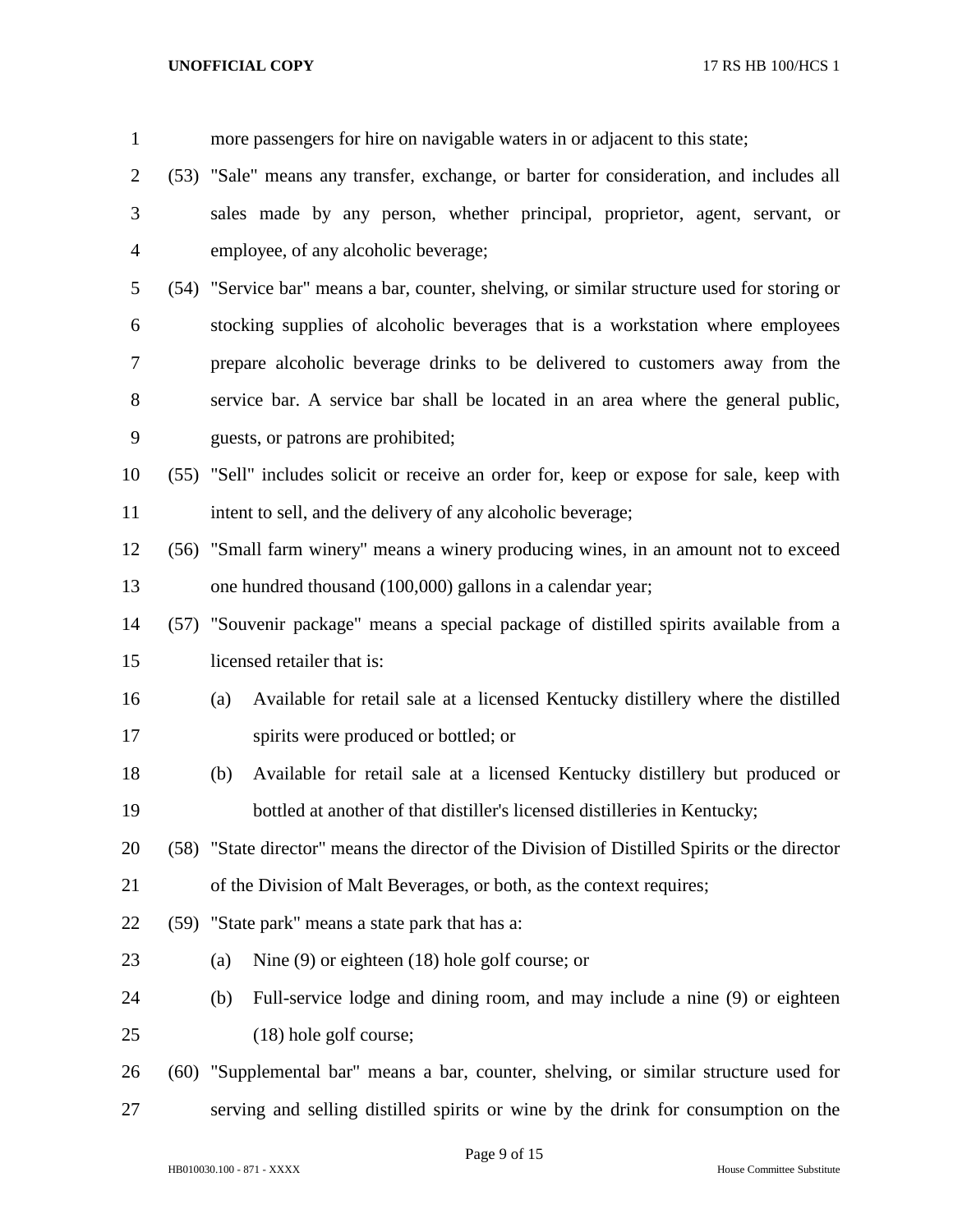| $\mathbf{1}$   | licensed premises to guests and patrons from additional locations other than the            |
|----------------|---------------------------------------------------------------------------------------------|
| $\overline{2}$ | main bar. A supplemental bar shall be continuously constructed and accessible to            |
| 3              | patrons for distilled spirits or wine sales or service without physical separation by       |
| 4              | walls, doors, or similar structures;                                                        |
| 5              | (61) "Territory" means a county, city, district, or precinct;                               |
| 6              | (62) "Vehicle" means any device or animal used to carry, convey, transport, or otherwise    |
| 7              | move alcoholic beverages or any products, equipment, or appurtenances used to               |
| 8              | manufacture, bottle, or sell these beverages;                                               |
| 9              | "Vintage distilled spirit" means a package or packages of distilled spirits that:<br>(63)   |
| 10             | Are in their original manufacturer's unopened container;<br>(a)                             |
| 11             | Are not owned by a distillery; and<br>(b)                                                   |
| 12             | Are not otherwise available for purchase from a licensed wholesaler within<br>(c)           |
| 13             | the Commonwealth;                                                                           |
| 14             | (64) "Warehouse" means any place in which alcoholic beverages are housed or stored;         |
| 15             | $(65)$ $\{ (64)$ "Weak cider" means any fermented fruit-based beverage containing more than |
| 16             | one percent $(1\%)$ but less than seven percent $(7\%)$ alcohol by volume;                  |
| 17             | $(66)$ $(65)$ "Wet" means a territory in which a majority of the electorate voted to permit |
| 18             | all forms of retail alcohol sales by a local option election under KRS 242.050,             |
| 19             | 242.125, or 242.1292 on the following question: "Are you in favor of the sale of            |
| 20             | alcoholic beverages in (name of territory)?";                                               |
| 21             | $(67)$ [ $(66)$ ] "Wholesale sale" means a sale to any person for the purpose of resale;    |
| 22             | $(68)$ $(67)$ "Wholesaler" means any person who distributes alcoholic beverages for the     |
| 23             | purpose of being sold at retail, but it shall not include a subsidiary of a manufacturer    |
| 24             | or cooperative of a retail outlet;                                                          |
| 25             | $(69)$ [68}] "Wine" means the product of the normal alcoholic fermentation of the juices    |
| 26             | of fruits, with the usual processes of manufacture and normal additions, and                |
| 27             | includes champagne and sparkling and fortified wine of an alcoholic content not to          |

Page 10 of 15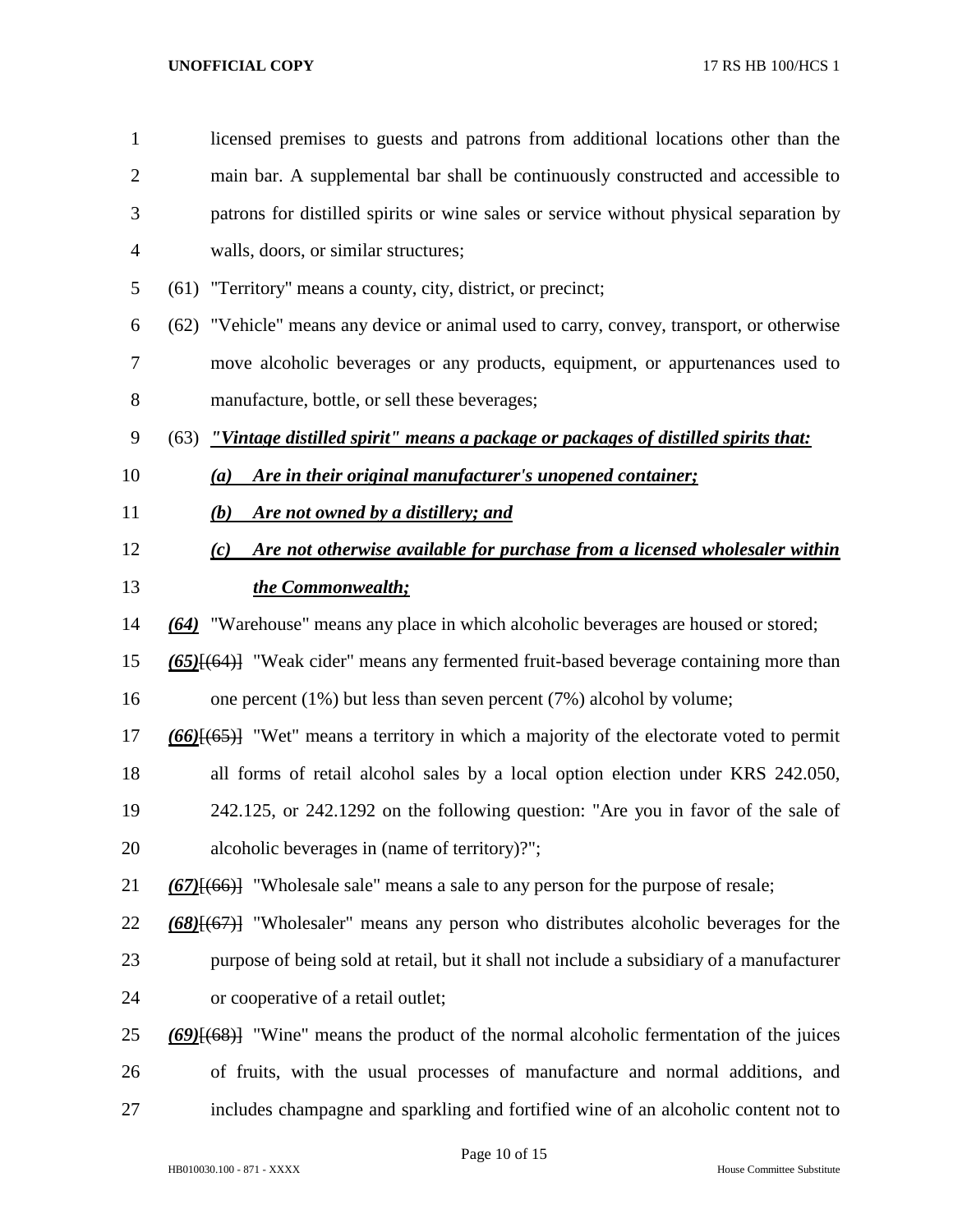| 1  |                  | exceed twenty-four percent (24%) by volume. It includes sake, cider, hard cider, and                         |
|----|------------------|--------------------------------------------------------------------------------------------------------------|
| 2  |                  | perry cider and also includes preparations or mixtures vended in retail containers if                        |
| 3  |                  | these preparations or mixtures contain not more than fifteen percent (15%) of                                |
| 4  |                  | alcohol by volume. It does not include weak cider; and                                                       |
| 5  |                  | $(70)$ $\left(\frac{69}{100}\right)$ "Winery" means any place or premises in which wine is manufactured from |
| 6  |                  | any fruit, or brandies are distilled as a by-product of wine or other fruit, or cordials                     |
| 7  |                  | are compounded, except a place or premises that manufactures wine for sacramental                            |
| 8  |                  | purposes exclusively.                                                                                        |
| 9  |                  | SECTION 2. A NEW SECTION OF KRS CHAPTER 243 IS CREATED TO                                                    |
| 10 |                  | <b>READ AS FOLLOWS:</b>                                                                                      |
| 11 | $\mathcal{L}(I)$ | A person holding a license to sell distilled spirits by the drink or by the package at                       |
| 12 |                  | retail may sell vintage distilled spirits purchased from a nonlicensed person upon                           |
| 13 |                  | written notice to the department in accordance with administrative regulations                               |
| 14 |                  | promulgated by the department.                                                                               |
| 15 | (2)              | Vintage distilled spirits may be resold only:                                                                |
| 16 |                  | By the drink by a person holding a license to sell distilled spirits by the<br>(a)                           |
| 17 |                  | drink; and                                                                                                   |
| 18 |                  | By the package by a person holding a license to sell distilled spirits by the<br>(b)                         |
| 19 |                  | package.                                                                                                     |
| 20 |                  | Section 3. KRS 243.0305 is amended to read as follows:                                                       |
| 21 | (1)              | Any licensed Kentucky distiller that is located in wet territory or in any precinct that                     |
| 22 |                  | has authorized the limited sale of alcoholic beverages at distilleries under KRS                             |
| 23 |                  | 242.1243 and that has a gift shop or other retail outlet on its premises may conduct                         |
| 24 |                  | the activities permitted under this section as a part of its distiller's license.                            |
| 25 | (2)              | A wholesaler registered to distribute the brands of any distiller may permit the                             |
| 26 |                  | distiller to deliver a souvenir package directly from the distillery proper to any                           |
| 27 |                  | portion of the distillery premises. However, all direct shipments shall be invoiced                          |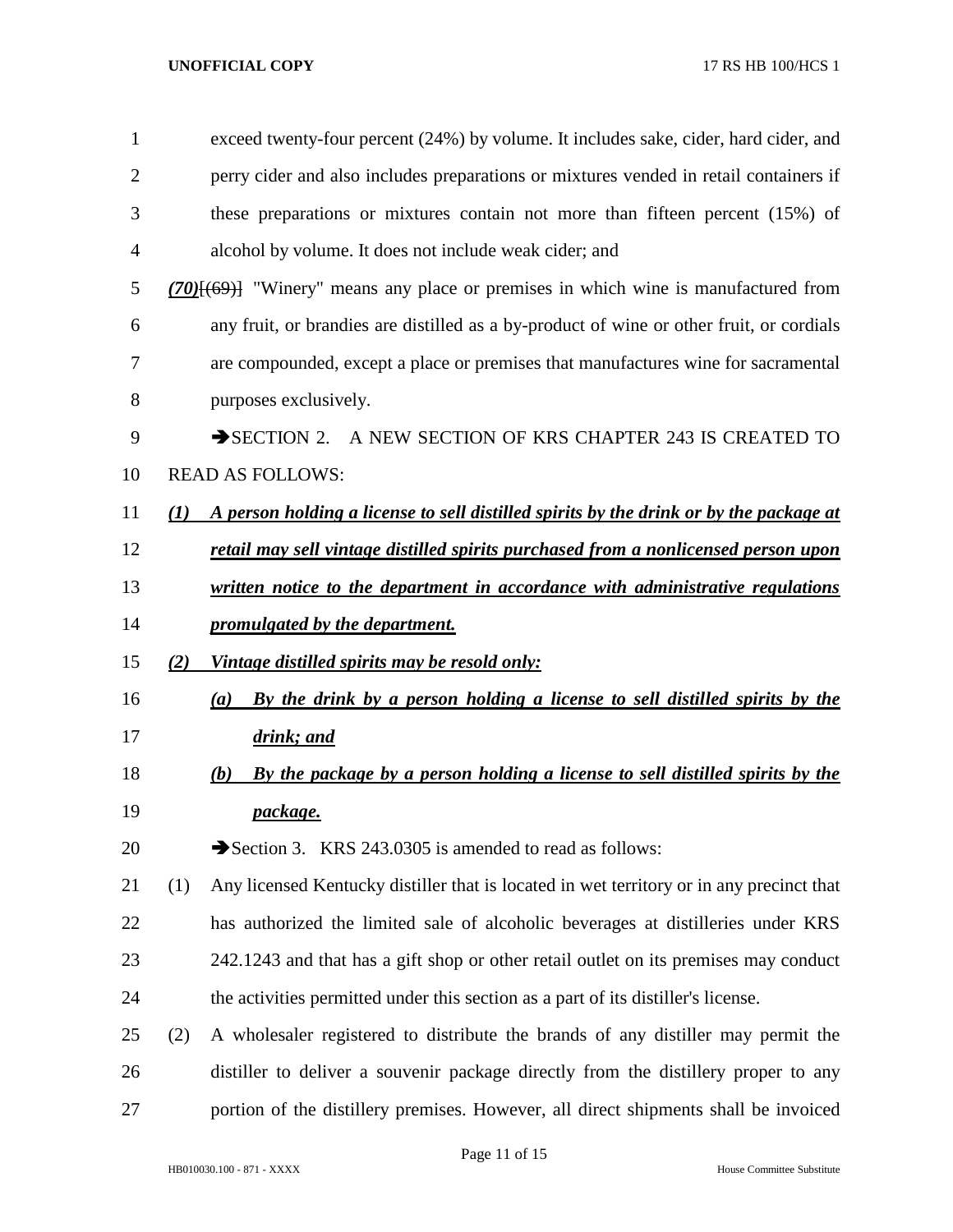| $\mathbf{1}$   |     | from the distiller to the wholesaler and from the wholesaler to the distiller, and all     |  |  |  |
|----------------|-----|--------------------------------------------------------------------------------------------|--|--|--|
| $\overline{2}$ |     | products directly shipped shall be included in the wholesaler's inventory and              |  |  |  |
| 3              |     | depletions for purposes of tax collections imposed pursuant to KRS 243.710 to              |  |  |  |
| $\overline{4}$ |     | 243.895 and 243.990.                                                                       |  |  |  |
| 5              | (3) | A distiller may sell souvenir packages at retail to distillery visitors of legal drinking  |  |  |  |
| 6              |     | age, in quantities not to exceed an aggregate of four and one-half $(4-1/2)$ liters per    |  |  |  |
| 7              |     | visitor per day.                                                                           |  |  |  |
| 8              | (4) | Hours of sale for souvenir packages at retail shall be in conformity with KRS              |  |  |  |
| 9              |     | 244.290(3).                                                                                |  |  |  |
| 10             | (5) | Except as provided in this section, souvenir package sales shall be governed by all        |  |  |  |
| 11             |     | the statutes and administrative regulations governing the retail sale of distilled         |  |  |  |
| 12             |     | spirits by the package.                                                                    |  |  |  |
| 13             | (6) | No wholesaler may restrict the sale of souvenir packages to the distiller of origin        |  |  |  |
| 14             |     | exclusively, but shall make souvenir packages available to any Kentucky retail             |  |  |  |
| 15             |     | licensee licensed for the sale of distilled spirits by the package.                        |  |  |  |
| 16             | (7) | Notwithstanding any provision of KRS 244.050 to the contrary, a distillery holding         |  |  |  |
| 17             |     | a sampling license may allow visitors to sample distilled spirits under the following      |  |  |  |
| 18             |     | conditions:                                                                                |  |  |  |
| 19             |     | Sampling shall be permitted only on the licensed premises during regular<br>(a)            |  |  |  |
| 20             |     | business hours;                                                                            |  |  |  |
| 21             |     | (b)<br>A distillery shall not charge for the samples; and                                  |  |  |  |
| 22             |     | A distillery shall not provide more than one and three-fourths $(1-3/4)$ ounces<br>(c)     |  |  |  |
| 23             |     | of samples per visitor per day.                                                            |  |  |  |
| 24             | (8) | In accordance with this section, a distillery located in wet territory or in any territory |  |  |  |
| 25             |     | that has authorized the limited sale of alcoholic beverages under an election held         |  |  |  |
| 26             |     | pursuant to KRS 242.1243 may:                                                              |  |  |  |
| 27             |     | Hold an NQ3 retail drink license for the sale of alcoholic beverages on the<br>(a)         |  |  |  |
|                |     |                                                                                            |  |  |  |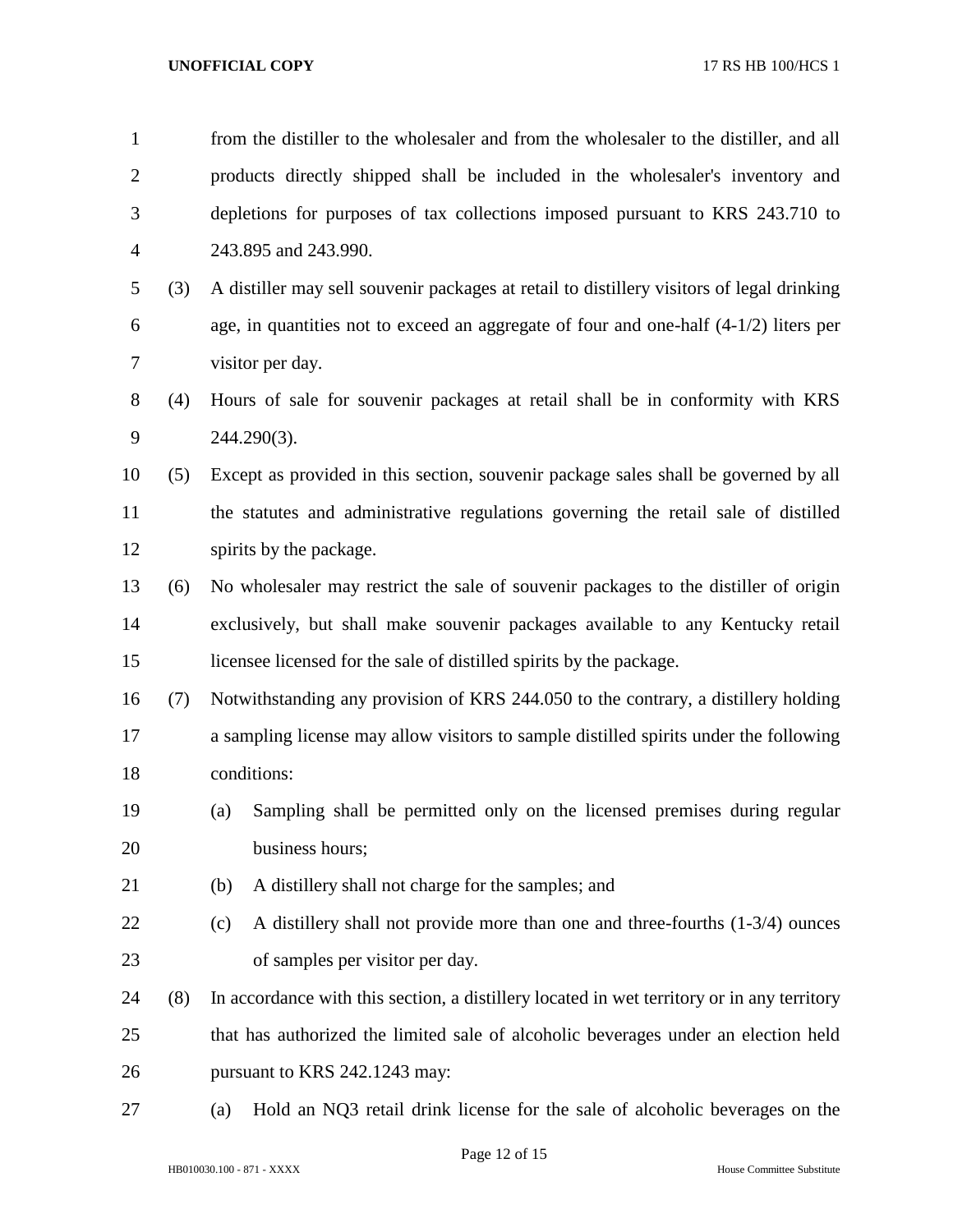| $\mathbf{1}$   |     | distillery premises. Notwithstanding KRS 243.110, a licensed distiller may                  |  |  |  |  |
|----------------|-----|---------------------------------------------------------------------------------------------|--|--|--|--|
| $\overline{2}$ |     | also hold any of the retail licenses available to it under this section;                    |  |  |  |  |
| 3              | (b) | Sell alcoholic beverages produced or bottled on the premises of its Kentucky                |  |  |  |  |
| $\overline{4}$ |     | licensed distillery for on-premises purposes without having to transfer                     |  |  |  |  |
| 5              |     | physical possession of those alcoholic beverages to a licensed wholesaler if:               |  |  |  |  |
| 6              |     | All direct shipments are invoiced from the distiller to its wholesaler and<br>1.            |  |  |  |  |
| 7              |     | from the wholesaler to the distiller; and                                                   |  |  |  |  |
| 8              |     | 2.<br>All products directly shipped are included in the wholesaler's inventory              |  |  |  |  |
| 9              |     | and depletions for purposes of tax collections imposed pursuant to KRS                      |  |  |  |  |
| 10             |     | 243.710 to 243.890 and 243.990; and                                                         |  |  |  |  |
| 11             | (c) | Employ persons to engage in the sale or service of alcohol under an NQ3                     |  |  |  |  |
| 12             |     | license, if each employee completes the department's Server Training in                     |  |  |  |  |
| 13             |     | Alcohol Regulations program within thirty (30) days of the beginning of his or              |  |  |  |  |
| 14             |     | her employment.                                                                             |  |  |  |  |
| 15             | (9) | A distiller may sell to consumers at fairs, festivals, and other similar types of           |  |  |  |  |
| 16             |     | events located in wet territory alcoholic beverages by the drink, containing spirits        |  |  |  |  |
| 17             |     | distilled or bottled on the premises of the distillery.                                     |  |  |  |  |
| 18             |     | (10) Except as expressly stated in this section, this section does not exempt the holder of |  |  |  |  |
| 19             |     | a distiller's license from:                                                                 |  |  |  |  |
| 20             | (a) | The provisions of KRS Chapters 241 to 244;                                                  |  |  |  |  |
| 21             | (b) | The administrative regulations of the board; and                                            |  |  |  |  |
| 22             | (c) | Regulation by the board at all the distiller's licensed premises.                           |  |  |  |  |
| 23             |     | $(11)$ { $(10)$ } Nothing in this section shall be construed to vitiate the policy of this  |  |  |  |  |
| 24             |     | Commonwealth supporting an orderly three (3) tier system for the production and             |  |  |  |  |
| 25             |     | sale of alcoholic beverages.                                                                |  |  |  |  |
| 26             |     | Section 4. KRS 243.480 is amended to read as follows:                                       |  |  |  |  |
| 27             | (1) | Upon proceedings for the revocation of any license under KRS 243.520, the                   |  |  |  |  |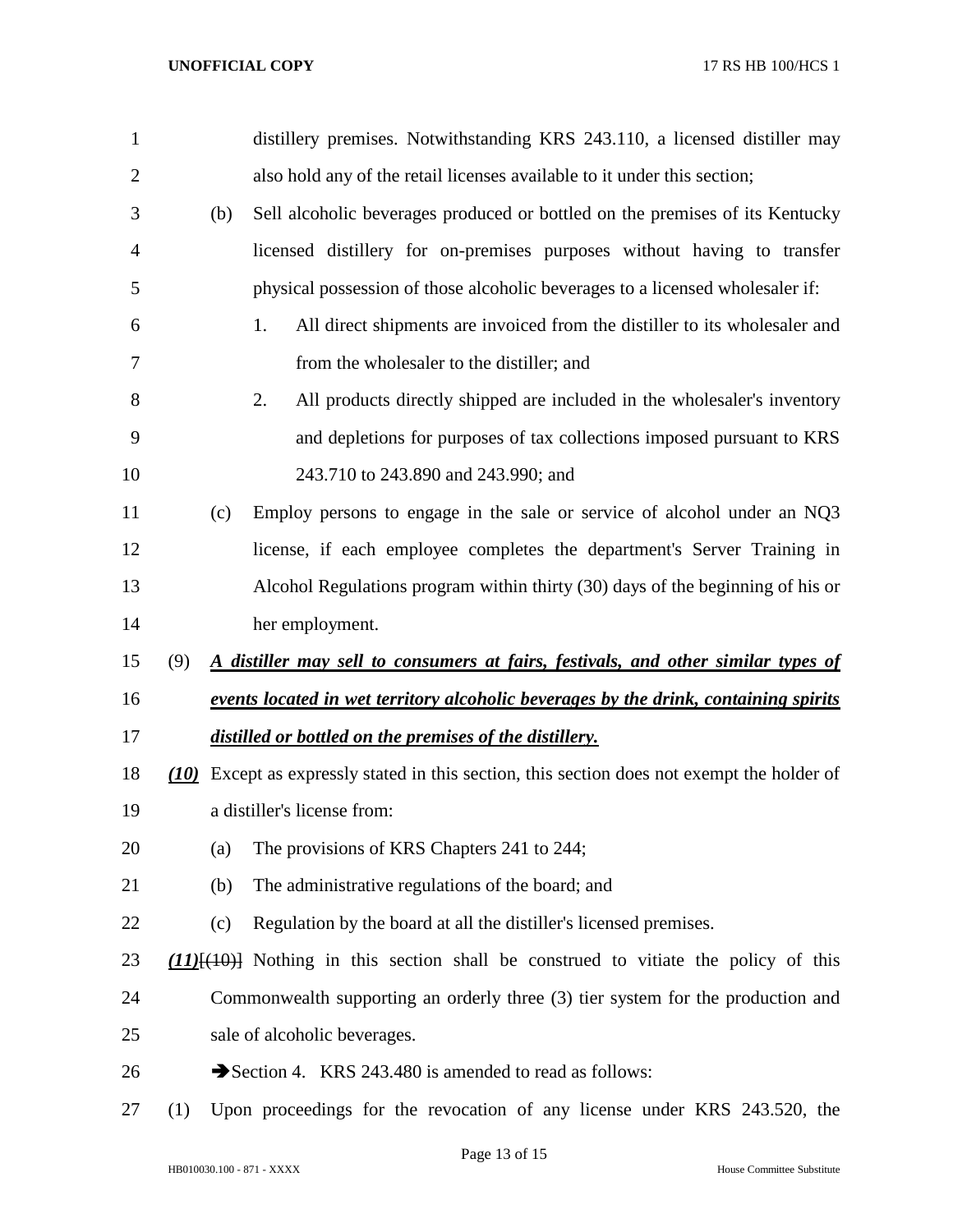| $\mathbf{1}$   |     |          | Alcoholic Beverage Control Board, or the local alcoholic beverage administrator,        |                                                                                      |  |  |  |
|----------------|-----|----------|-----------------------------------------------------------------------------------------|--------------------------------------------------------------------------------------|--|--|--|
| $\overline{2}$ |     |          | may in its or his or her discretion order a suspension of the license for any cause for |                                                                                      |  |  |  |
| 3              |     |          | which it may, but is not required to, revoke the license under the provisions of KRS    |                                                                                      |  |  |  |
| 4              |     |          |                                                                                         | 243.490 and 243.500. However, the licensee may have the alternative, subject to the  |  |  |  |
| 5              |     |          |                                                                                         | approval of the Alcoholic Beverage Control Board or the local alcoholic beverage     |  |  |  |
| 6              |     |          |                                                                                         | administrator, to pay in lieu of part or all of the days of any suspension period, a |  |  |  |
| 7              |     |          | sum as follows:                                                                         |                                                                                      |  |  |  |
| 8              |     | (a)      |                                                                                         | <b>Except for violations arising from retail sales activities, including sales</b>   |  |  |  |
| 9              |     |          |                                                                                         | under licenses issued pursuant to KRS 243.086 and sales at retail under              |  |  |  |
| 10             |     |          |                                                                                         | <b>KRS 243.0305:</b>                                                                 |  |  |  |
| 11             |     |          | <u>I.</u>                                                                               | Distillers, rectifiers, wineries, and brewers, one thousand dollars                  |  |  |  |
| 12             |     |          |                                                                                         | $($1,000)$ per day;                                                                  |  |  |  |
| 13             |     |          | <u>2.</u>                                                                               | Wholesale liquor licensees, four hundred dollars (\$400) per day;                    |  |  |  |
| 14             |     |          | <u>3.</u>                                                                               | Wholesale beer licensees, four hundred dollars (\$400) per day; and                  |  |  |  |
| 15             |     | (b)      | <u>I.</u>                                                                               | Retail licensees authorized to sell distilled spirits, wine, or beer by the          |  |  |  |
| 16             |     |          |                                                                                         | package or drink, fifty dollars (\$50) per day; [ and]                               |  |  |  |
| 17             |     |          | 2.                                                                                      | Distillers, wineries, and brewers for violations arising from their retail           |  |  |  |
| 18             |     |          |                                                                                         | sales activities, including sales by distillers under licenses issued                |  |  |  |
| 19             |     |          |                                                                                         | pursuant to KRS 243.086 and sales at retail under KRS 243.0305, fifty                |  |  |  |
| 20             |     |          |                                                                                         | dollars (\$50) per day; and                                                          |  |  |  |
| 21             |     | $\omega$ |                                                                                         | All remaining licensees, fifty dollars (\$50) per day.                               |  |  |  |
| 22             | (2) |          |                                                                                         | Payments in lieu of suspension or for board-ordered agency server training,          |  |  |  |
| 23             |     |          |                                                                                         | collected on a cost recovery basis, collected by the Alcoholic Beverage Control      |  |  |  |
| 24             |     |          |                                                                                         | Board shall be deposited in the State Treasury and credited to the general           |  |  |  |
| 25             |     |          |                                                                                         | expenditure fund. Payments in lieu of suspension collected by local alcoholic        |  |  |  |
| 26             |     |          |                                                                                         | beverage administrators shall be deposited and used as local alcoholic beverage      |  |  |  |
| 27             |     |          |                                                                                         | license tax receipts are deposited and used.                                         |  |  |  |

Page 14 of 15